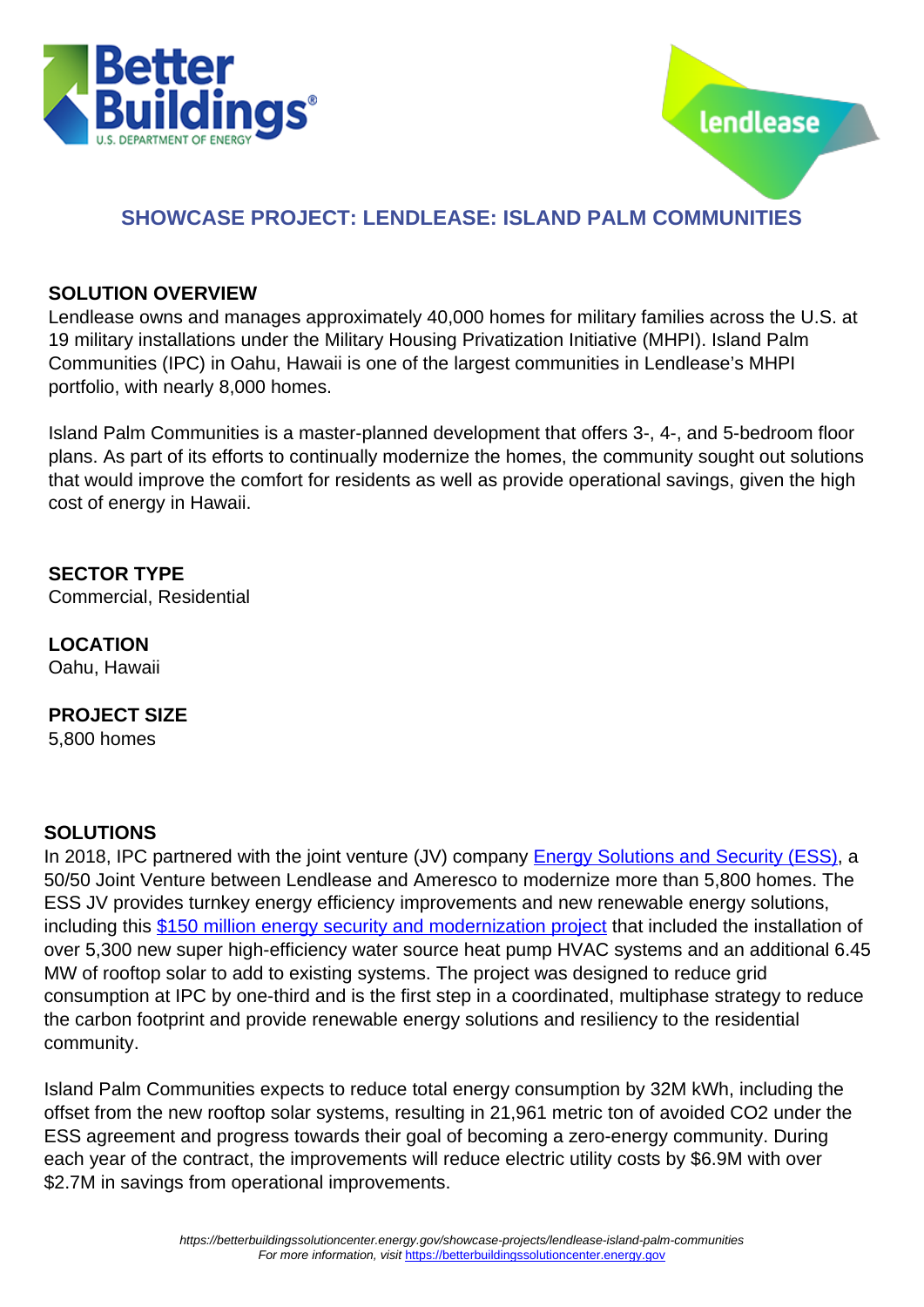Since their participation with the Better Buildings Challenge starting in 2014, Island Palm Communities has implemented long-term strategies to achieve a 30% EUI reduction and this new project will continue that success:

#### **Water conservation**

- To conserve water within the large-scale community, IPC is utilizing dual-flush toilets, highefficiency showerheads, and aerators in new and renovated homes.
- Reducing water usage across the military installation can also lead to a reduction in energyrelated to treating, pumping, and heating the water.

#### **Sustainable design methods**

- Highly efficient HVAC systems to improve resident comfort, reduce mechanical outages, and standardize HVAC system types across the portfolio to lower O&M costs.
- Provide housing envelope improvements, weatherization sealing, attic insulation, domestic water conservation, residential and street lighting improvements through LED lighting technology.

### **Renewable Energy**

- Solar installations across the community totaling nearly 23 MW.
- The ESS program will provide an additional 6.45 MW of rooftop solar.

Estimated savings from the water and sustainable design projects is estimated to be \$6.9 million in electricity savings, \$800,000 in water savings, and \$2.7 million in operations and maintenance savings.

### **OTHER BENEFITS**

In addition to the savings in energy and water use, the project will enhance the energy security and resiliency for the military housing community with additional renewable power. Newer equipment also has the additional benefit of reduced maintenance and increased comfort for residents.